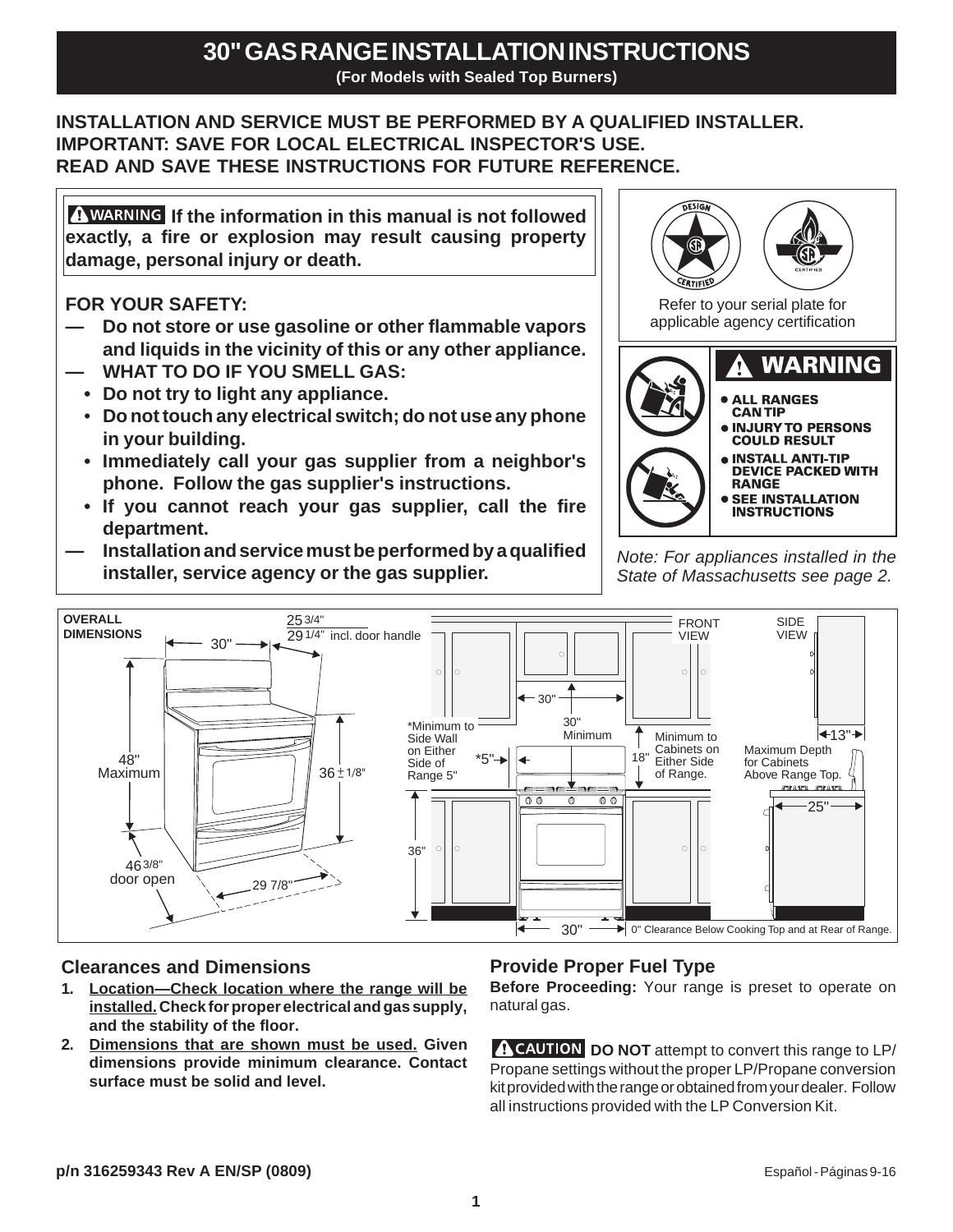# **30" GAS RANGE INSTALLATION INSTRUCTIONS**

**(For Models with Sealed Top Burners)**

#### **Important Notes to the Installer**

- 1. Read all instructions contained in these installation instructions before installing range.
- 2. Remove all packing material from the oven compartments before connecting the gas and electrical supply to the range.
- 3. Observe all governing codes and ordinances.
- 4. Be sure to leave these instructions with the consumer.

#### **Important Note to the Consumer**

1. Keep these instructions with your Use & Care Guide for future reference.

### **IMPORTANT SAFETY INSTRUCTIONS**

Installation of this range must conform with local codes or, in the absence of local codes, with the National Fuel Gas Code ANSI Z223.1—latest edition when installed in the United States.

When installed in a manufactured (mobile) home, installation must conform with the Manufactured Home Construction and Safety Standard, Title 24 CFR, Part 3280 [formerly the Federal Standard for Mobile Home Construction and Safety, Title 24, HUD (Part 280)] or, when such standard is not applicable, the Standard for Manufactured Home Installations, ANSI/NCSBCS A225.1, or with local codes.

This range has been design certified by CSA International. As with any appliance using gas and generating heat, there are certain safety precautions you should follow. You will find them in the Use & Care Guide, read it carefully.

- **Be sure your range is installed and grounded properly by a qualified installer or service technician.**
- **This range must be electrically grounded in accordance with local codes or, in their absence, with the National Electrical Code ANSI/NFPA No .70 latest edition when installed in the United States.** See Grounding Instructions on page 5.
- **Before installing the range in an area covered with linoleum or any other synthetic floor covering, make sure the floor covering can withstand heat at least 90°F above room temperature without shrinking, warping or discoloring.** Do not install the range over carpeting unless you place an insulating pad or sheet of 1/4-inch thick plywood between the range and carpeting.
- **Make sure the wall coverings around the range can withstand the heat generated by the range.**
- **Do not obstruct the flow of combustion air at the oven vent nor around the base or beneath the lower front panel of the range.** Avoid touching the vent openings or nearby surfaces as they may become hot while the oven is in operation. This range requires fresh air for proper burner combustion.
- Air curtain or other overhead range hoods, which operate by blowing a downward air flow on to a range, shall not be used in conjunction with gas ranges other than when the hood and range have been designed, tested and listed by an independent test laboratory for use in combination with each other.

**A WARNING** Never leave children alone or unattended **in the area where an appliance is in use.** As children grow, teach them the proper, safe use of all appliances. Never leave the oven door open when the range is unattended.

**A WARNING Stepping, leaning or sitting on the doors or drawers of this range can result in serious injuries and can also cause damage to the range.**

- **Do not store items of interest to children in the cabinets above the range.** Children could be seriously burned climbing on the range to reach items.
- **To eliminate the need to reach over the surface burners, cabinet storage space above the burners should be avoided.**
- **Adjust surface burner flame size so it does not extend beyond the edge of the cooking utensil.** Excessive flame is hazardous.
- **Do not use the oven as a storage space.** This creates a potentially hazardous situation.
- **Never use your range for warming or heating the room.** Prolonged use of the range without adequate ventilation can be dangerous.
- **Do not store or use gasoline or other flammable vapors and liquids near this or any other appliance.** Explosions or fires could result.
- **Reset all controls to the "off" position after using a programmable timing operation.**

#### **FOR MODELS WITH SELF-CLEAN FEATURE:**

- **Remove broiler pan, food and other utensils before self-cleaning the oven.** Wipe up excess spillage. Follow the cleaning instructions in the Use & Care Guide.
- **Unlike the standard gas range, THIS COOKTOP IS NOT REMOVABLE.** Do not attempt to remove the cooktop.

*Special instructions for appliances installed in the State of Massachusetts: This appliance can only be installed in the State of Massachusetts by a Massachusetts licensed plumber or gas fitter. When using a flexible gas connector, it must not exceed 3 feet (36 inches) in length. A "T" handle type manual gas valve must be installed in the gas supply line to this appliance.*

**I WARNING DO NOT MAKE ANY ATTEMPT TO OPERATE THE ELECTRIC IGNITION OVEN DURING AN ELECTRICAL POWER FAILURE. RESET ALL OVEN CONTROLS TO "OFF" IN THE EVENT OF A POWER FAILURE.**

The electric ignitor will automatically re-ignite the oven burner when power resumes if the oven thermostat control was left in the "ON" position.

When an electrical power failure occurs during use, the surface burners will continue to operate.

During a power outage, the surface burners can be lit with a match. Hold a lighted match to the burner, then slowly turn the knob to the LITE position. Use extreme caution when lighting burners this way.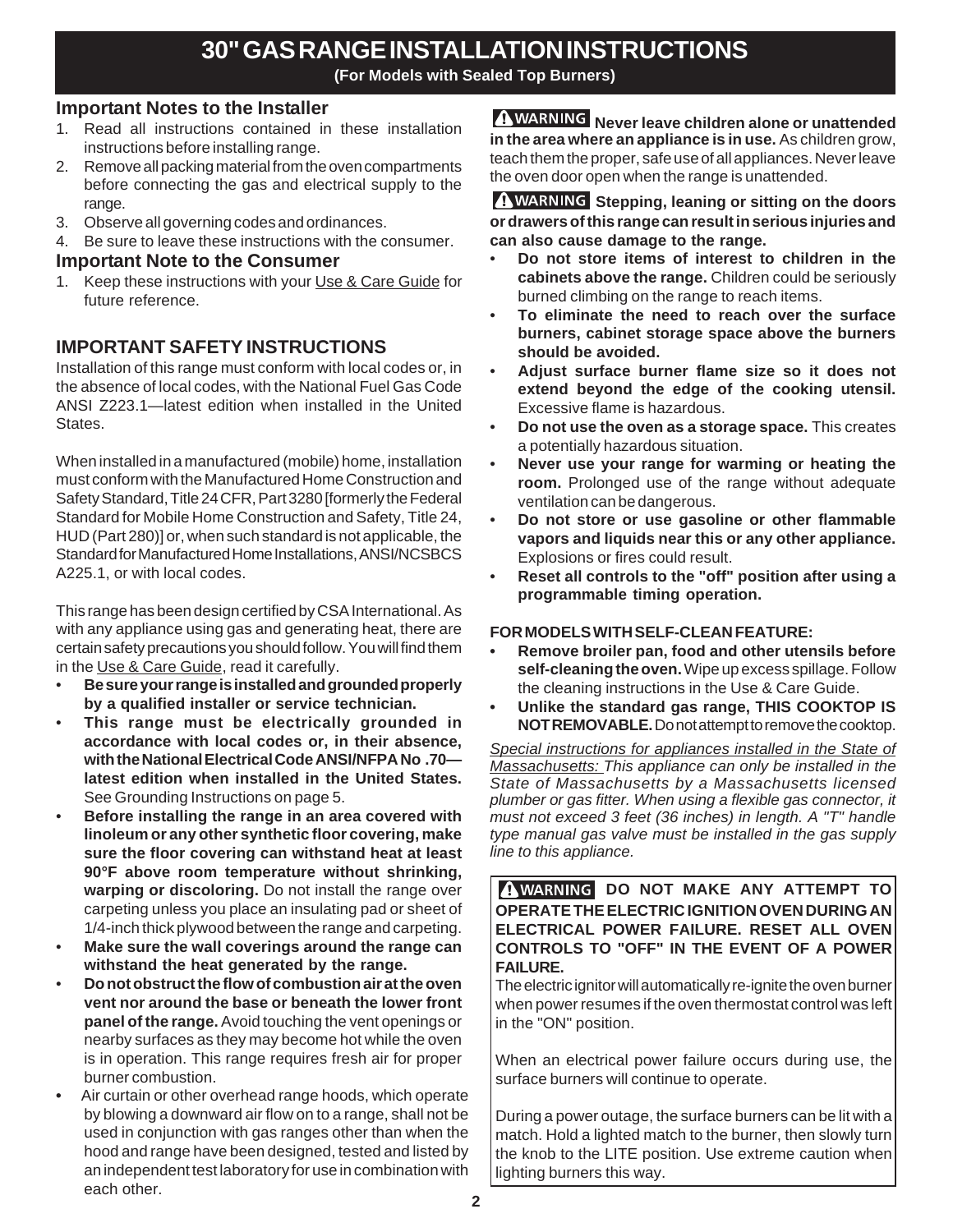# **30" GAS RANGE INSTALLATION INSTRUCTIONS**

**(For Models with Sealed Top Burners)**

# **Before Starting**

# **Tools You Will Need**

**For leveling legs and Anti-Tip Bracket:**

- Adjustable wrench or channel lock pliers
- 5/16" Nutdriver or Flat Head Screw Driver
- Electric Drill & 1/8" Diameter Drill Bit (5/32" Masonry Drill Bit if installing in concrete)



#### **For gas supply connection:**

Pipe wrench  $\equiv$ 

#### **For burner flame adjustment:**

Phillips head **and** and blade-type screwdrivers  $\equiv$ 

**For gas conversion (LP/Propane or Natural):**

Open end wrench -  $1/2$ "  $\bigcirc$   $\bigcirc$   $\bigcirc$ 

# **Additional Materials You Will Need**

- Gas line shut-off valve  $\mathbb{R}^{\mathbb{N}}$
- Pipe joint sealant that resists action of LP/Propane gas

### **SEALANT**

• A new flexible metal appliance conduit (1/2" NPT x 3/4" or 1/2" I.D.) must be design certified by CSA International. Because solid pipe restricts moving the range we recommend using a new flexible conduit (4 to 5 foot length) for each new installation and additional reinstallations.

• Always use the (2) new flare union adapters (1/2" NPT x 3/4" or 1/2" I.D.) supplied with the new flexible appliance conduit for connection of the range.

# **Normal Installation Steps**

# **1. Anti-Tip Bracket Installation Instructions Important Safety Warning**

To reduce the risk of tipping of the range, the range must be secured to the floor by properly installed anti-tip bracket and screws packed with the range. Failure to install the anti-tip bracket will allow the range to tip over if excessive weight is placed on an open door or if a child climbs upon it. Serious injury might result from spilled hot liquids or from the range itself.

If range is ever moved to a different location, the anti-tip brackets must also be moved and installed with the range.

Instructions are provided for installation in wood or cement fastened to either the floor or wall. When installed to the wall, make sure that screws completely penetrate dry wall and are secured in wood or metal. When fastening to the floor or wall, be sure that screws do not penetrate electrical wiring or plumbing.

**A. Locate the Bracket Using the Template** - (Bracket may be located on either the left or right side of the range. Use the information below to locate the bracket if template is not available). Mark the floor or wall where left or right side of the range will be located. If rear of range is against the wall or no further than 1-1/4" from wall when installed, you may use the wall or floor mount method. If molding is installed and does not allow the bracket to fit flush against the wall, remove molding or mount bracket to the floor. For wall mount, locate the bracket by placing the back edge of the template against the rear wall and the side edge of template on the mark made referencing the side of the range. Place bracket on top of template and mark location of the screw holes in wall. If rear of range is further than 1-1/4" from the wall when installed, attach bracket to the floor. For floor mount, locate the bracket by placing back edge of the template where the rear of the range will be located. Mark the location of the screw holes, shown in template.



**B. Drill Pilot Holes and Fasten Bracket** - Drill a 1/8" pilot hole where screws are to be located. If bracket is to be mounted to the wall, drill pilot hole at an approximate 20° downward angle. If bracket is to be mounted to masonry or ceramic floors, drill a 3/16" pilot hole 1-3/4" deep. The screws provided may be used in wood or concrete material. Use a 5/16" nut-driver or flat head screwdriver to secure the bracket in place.





#### **FASTEN BRACKET (FLOOR MOUNTING ONLY)**

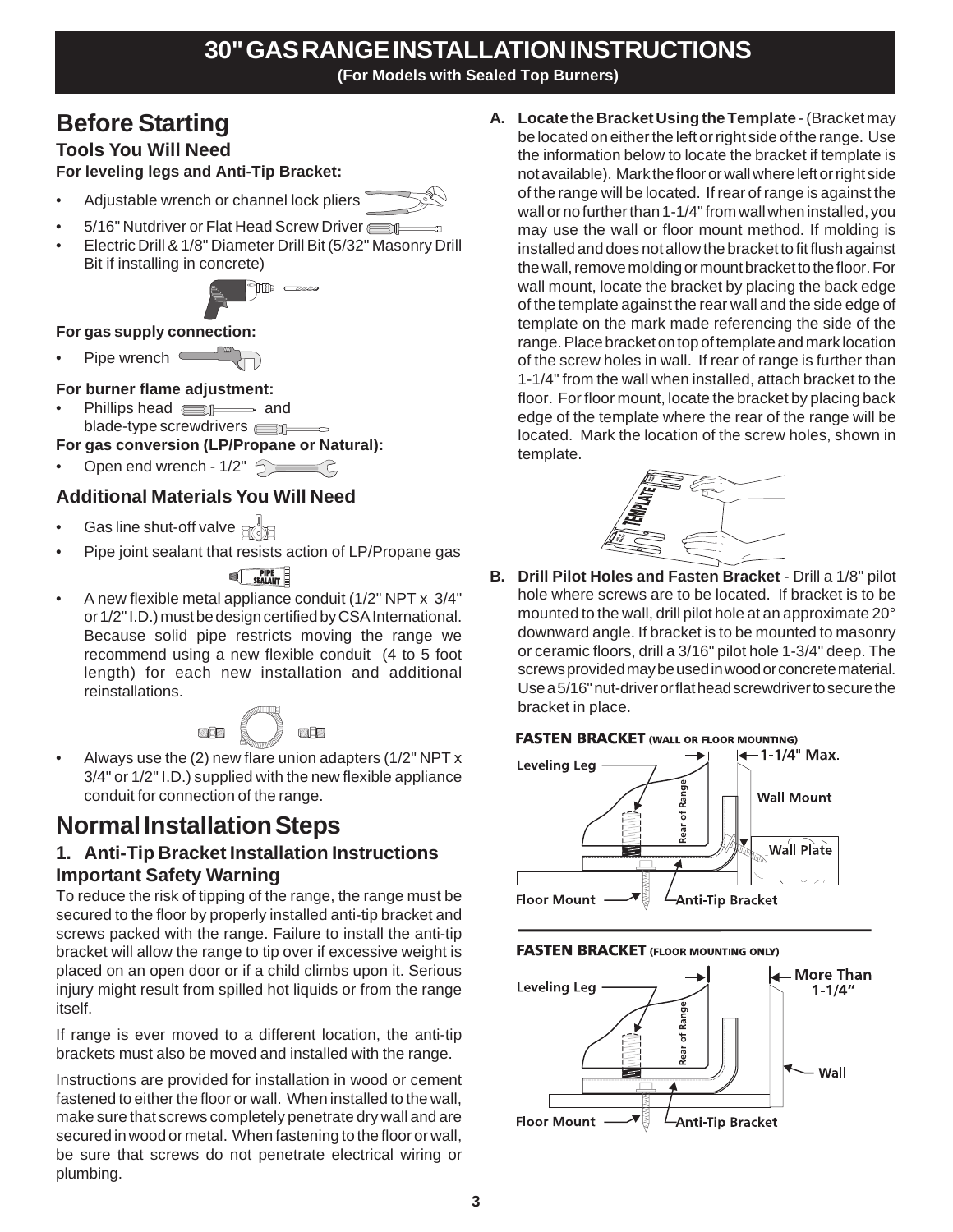**C. Level and Position Range** - Level range by adjusting the (4) leveling legs with a wrench. Note: A minimum clearance of 1/8" is required between the bottom of the range and the leveling leg to allow room for the bracket. Use a spirit level to check your adjustments. Slide range back into position. Visually check that rear leveling leg is inserted into and fully secured by the Anti-Tip Bracket by removing lower panel or storage drawer. For models with a warmer drawer or broiler compartment, grasp the top rear edge of the range and carefully attempt to tilt it forward.



#### **2. Provide an adequate gas supply.**

This unit is pre-set to operate on 4" natural gas manifold pressure. A convertible pressure regulator is connected to the manifold and MUST be connected in series with the gas supply line. If the LP/Propane conversion kit has been used, follow instructions provided with the kit for converting the pressure regulator to LP/Propane use. The LP kit can be found on the back side of the range (some models).

Care must be taken during installation of range not to obstruct the flow of combustion and ventilation air.

*For proper operation*, the maximum inlet pressure to the regulator should be no more than 14 inches of water column pressure. The inlet pressure to the regulator must be at least 1 inch greater than regulator manifold pressure. Examples: If regulator is set for natural gas 4 inch manifold pressure, inlet pressure must be at least 5 inches; if regulator has been converted for LP/Propane gas 10 inch manifold pressure, inlet pressure must be at least 11 inches.

Leak testing of the appliance shall be conducted according to the instructions in step 4g.

The gas supply line should be 1/2" or 3/4" I.D.

### **3. Seal wall openings.**

Seal any openings in the wall behind the range and in the floor under the range after gas supply line is installed.

#### **4. Connect the range to the gas supply.**

NOTE: To prevent leaks use pipe joint sealant on all male (outside) pipe threads.



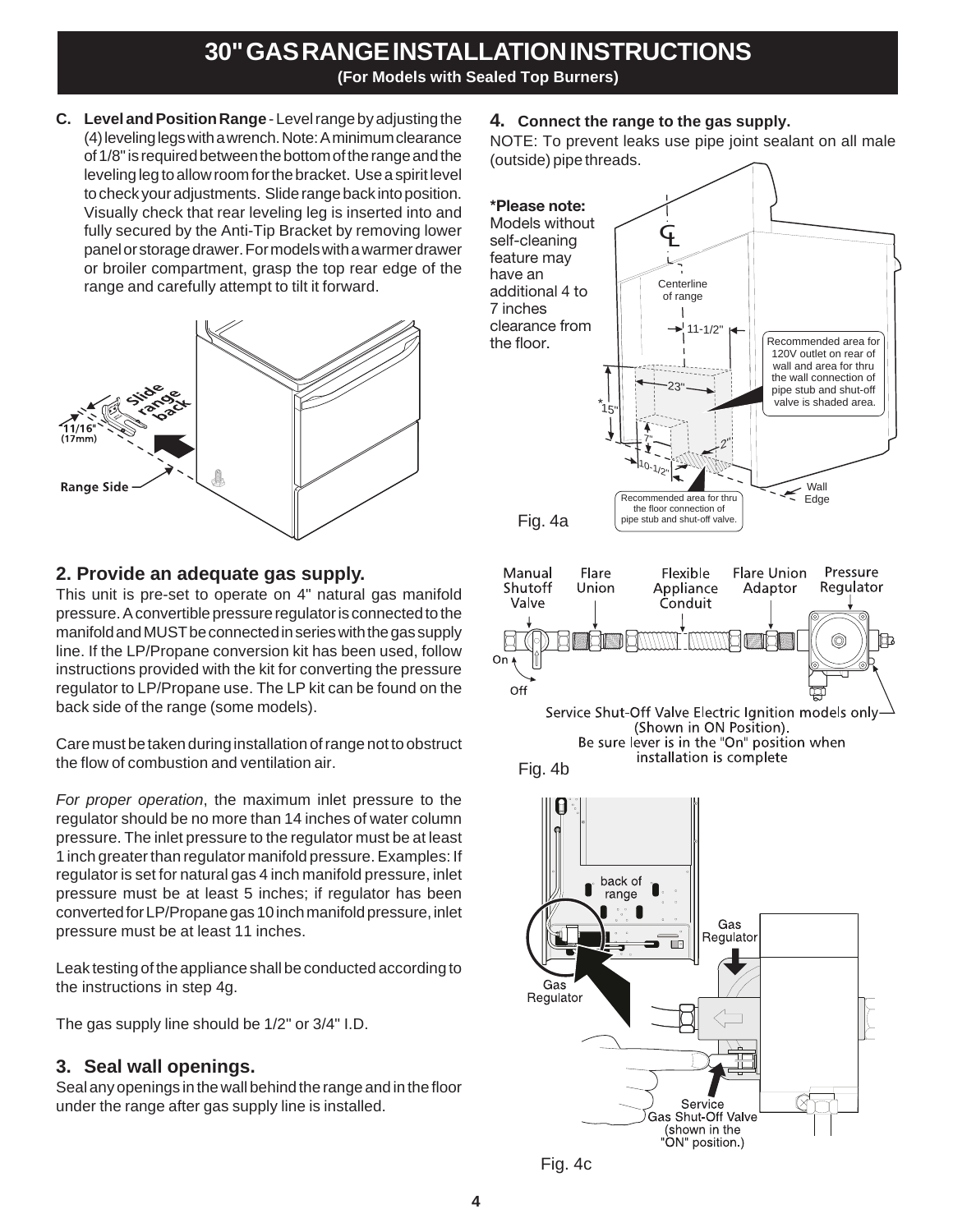# **30" GAS RANGE INSTALLATION INSTRUCTIONS**

**(For Models with Sealed Top Burners)**



Fig. 4d



Fig. 4e



Fig. 4f

#### **A CAUTION DO NOT allow regulator to turn on pipe when tightening fittings.**

- a) Install an external manual gas shut-off valve to gas supply line in an accessible location outside of the range. Be sure you know where and how to shut off the gas supply to the range.
- b) Install 1/2" flare union adapter to pressure regulator using **NO MORE THAN 15ft./lbs.** of torque **NOTE:** Be sure to **stabilize** the left side of the pressure regulator with adjustable wrench before tightening ANY fittings to the pressure regulator (Refer to Fig. 4d).
- c) Tighten the gas supply fitting and/or appliance conduit to flare union on the right side of the pressure regulator using **NO MORE THAN 15ft./lbs.** of torque.Be sure to **stabilize**

the 1/2" flare union adapter with an adjustable wrench before tightening the gas supply fitting and/or appliance conduit (Refer to Fig. 4e).

- d) Install flare union adapter to external manual shut-off valve.
- e) Attach appliance conduit to flare union on shut-off valve.
- f) **Make sure service shut-off valve on pressure regulator is in the "ON" position** (See Fig. 4f).
- g) Check for leaks. Turn the gas supply on to the range and use a liquid leak detector at all joints and conduits to check for leaks in the system.

### **WARNING** Do not use flame to check for gas leaks.

#### **Checking Manifold Gas Pressure**

Disconnect the range and its individual shut-off valve from the gas supply piping system during any pressure testing of that system at test pressures greater than 14" of water column pressure (approximately 1/2" psig).

The appliance must be isolated from the gas supply piping system by closing its individual manual shut-off valve during any pressure testing of the gas supply piping system at test pressures equal to or less than 14" of water column pressure (approximately 1/2" psig).

If it should be necessary to check the manifold gas pressure, connect manometer (water gauge) or other pressure device to the top burner right rear orifice. Using a rubber hose with inside diameter of approximately 1/4," hold tubing down tight over orifice. Turn burner valve on.

For an accurate pressure check have at least two (2) other top burners burning. Be sure the gas supply (inlet) pressure is at least one inch above specified range manifold pressure. The gas supply pressure should never be over 14" water column. When properly adjusted for Natural Gas the manifold pressure is 4." (For LP/Propane Gas the manifold pressure is 10.")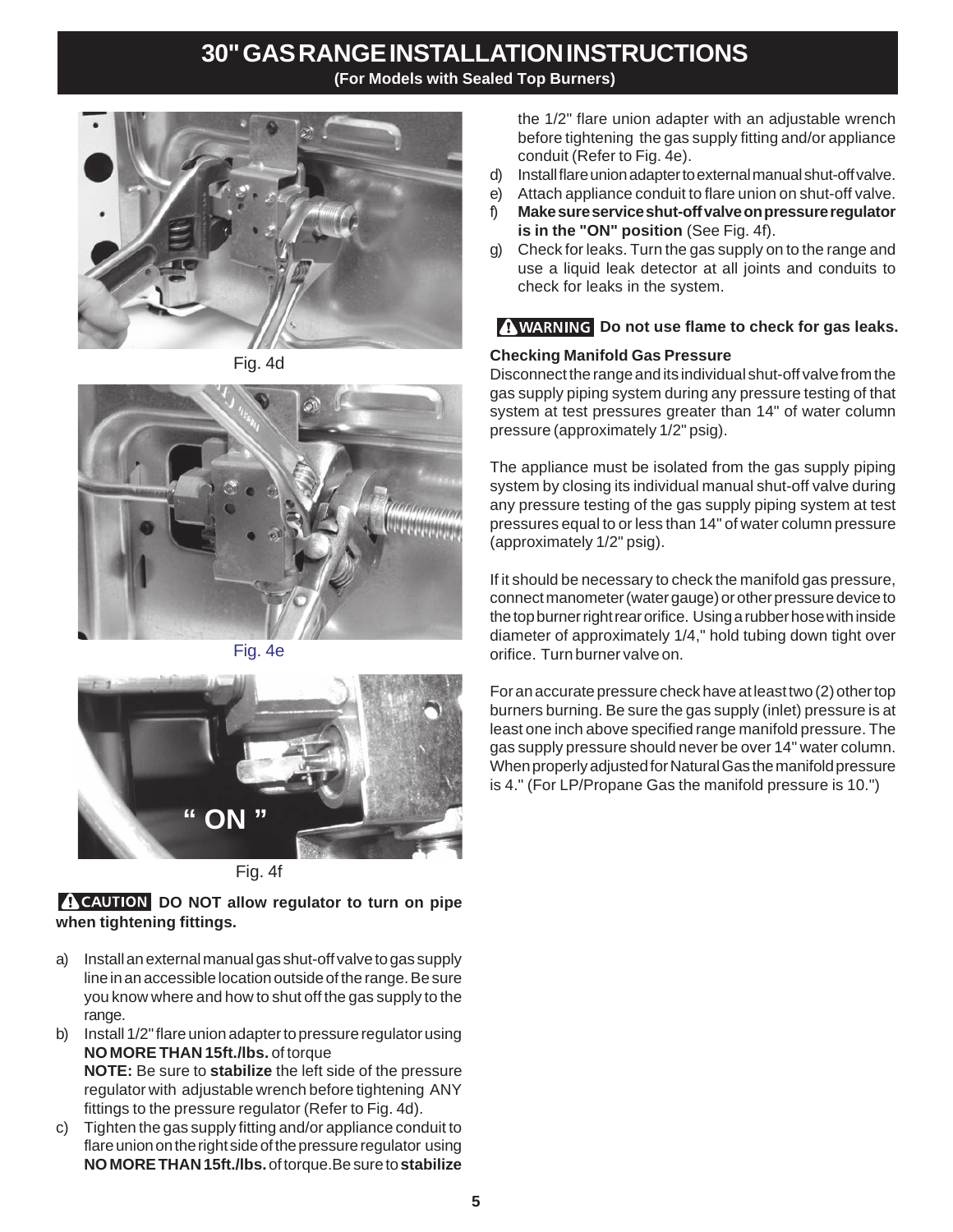### **5. Read these electrical connection details first then connect electricity to range.**

#### **A WARNING** Before servicing, disconnect electrical **supply at circuit breaker, fuse or power cord.**

Electric Requirements: A dedicated, properly grounded and polarized branch circuit protected by a 15 amp. circuit breaker or time delay fuse. See serial plate for proper voltage.

#### Extension Cord Precautions:

Because of potential safety hazards under certain conditions, we strongly recommend against the use of any extension cord. However, if you still elect to use an extension cord, it is absolutely necessary that it be a UL listed 3-wire grounding type appliance extension cord and that the current carrying rating of the cord in amperes be equivalent to or greater than the branch circuit rating. Such extension cords are obtainable through your local service organization.

**A WARNING PLEASE READ CAREFULLY!** For personal safety, this product must be properly grounded.



Where a standard two-prong wall receptacle is encountered, it is the personal responsibility and obligation of the customer to have it replaced with a properly grounded three-prong wall receptacle.

#### **DO NOT, UNDER ANY CIRCUMSTANCES, CUT OR REMOVE THE THIRD (GROUND) PRONG FROM THE POWER CORD.**

#### **Grounding Instructions**

The power cord of this appliance is equipped with a 3-prong (grounding) plug which mates with a standard 3-prong grounding wall receptacle to minimize the possibility of electric shock hazard from this appliance. The customer should have the wall receptacle and circuit checked by a qualified electrician to make sure the receptacle is properly grounded and polarized.

### **6. Assembly of the Burner Caps and Burner Grates:**

It is very important to makes sure that all of the Surface Burner Caps and Surface Burner Grates are installed correctly and in the correct locations.

**Please Note: The burner heads are secured to the cooktop. THE COOKTOP IS NOT REMOVABLE.** Do not attempt to remove or lift the cooktop.

REMEMBER — **DO NOT ALLOW SPILLS, FOOD, CLEANING AGENTS OR ANY OTHER MATERIAL TO ENTER THE GAS ORIFICE HOLDER OPENING.** Always keep the Burner Caps and Burner Heads in place whenever the surface burners are in use.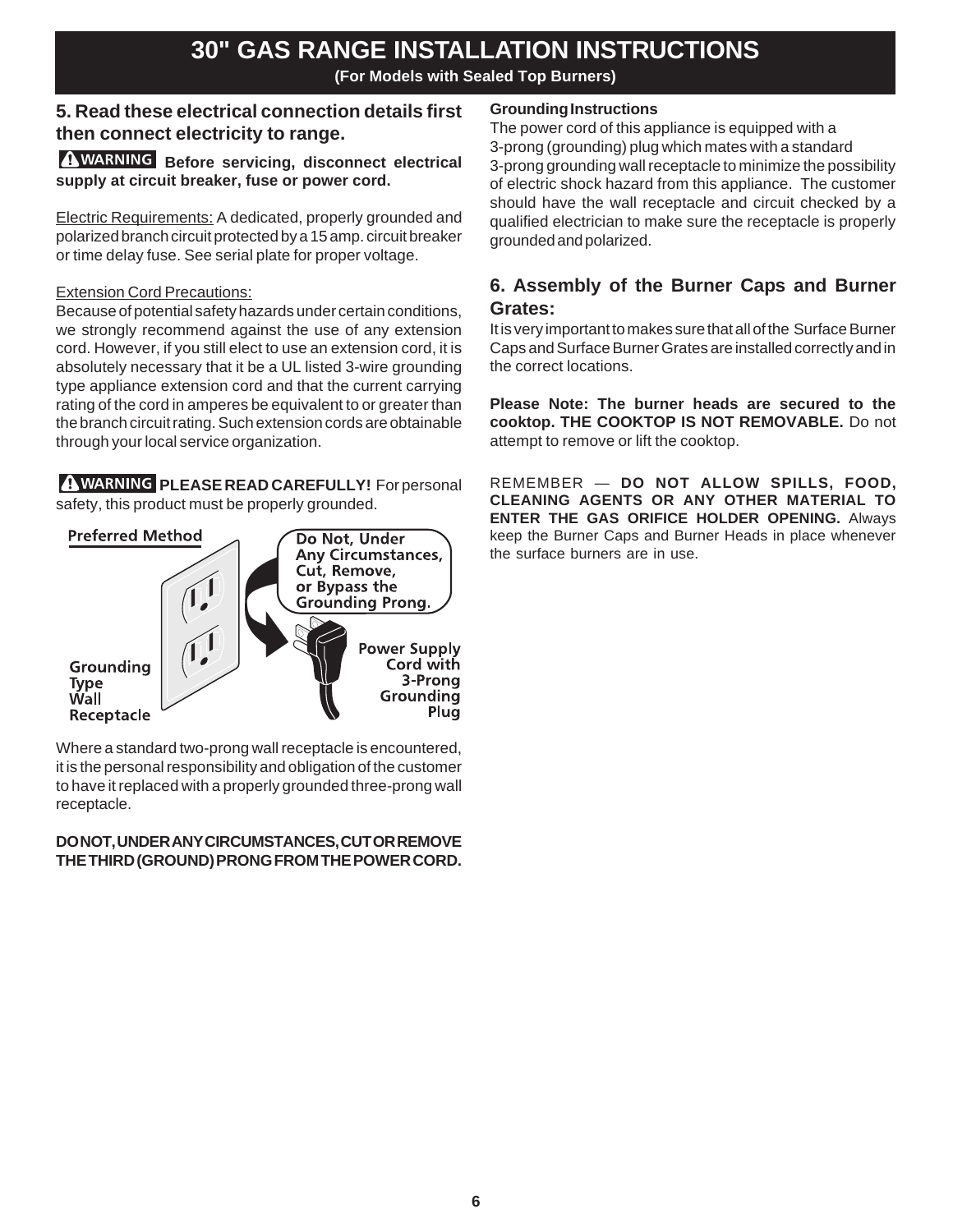#### **7. Electric Ignition Surface Burners**

Operation of electric igniters should be checked after range and supply line connectors have been carefully checked for leaks and range has been connected to electric power.

- a. To check for proper lighting, **push in and turn** a surface burner knob **counterclockwise** to the **LITE** position. You will hear the igniter sparking (See Fig. 1).
- b. The surface burner should light when gas is available to the top burner. Purge air from supply lines by leaving knob in the **LITE** position until burner ignites. Each burner should light within four (4) seconds in normal operation after air has been purged from supply lines.
- c. Visually check that burner has lit. Once the burner lights, the control knob should be turned out of the LITE position.
- d. There are separate electrodes (igniters) for each burner. Try each knob separately until all burner valves have been checked.









Test to verify if "LOW" setting should be adjusted

- a. Push in and turn control to LITE until burner ignites.
- b. Push in and quickly turn knob to LOWEST POSITION.
- c. If burner goes out, reset control to OFF.
- d. Remove the surface burner control knob.
- e. Insert a thin-bladed screwdriver into the hollow valve stem and engage the slotted screw inside. Flame size can be increased or decreased with the turn of the screw. Turn counterclockwise to increase flame size. Turn clockwise to decrease flame size.



Adjust flame until you can quickly turn knob from LITE to LOWEST POSITION without extinguishing the flame. Flame should be as small as possible without going out.

**Note:** Air mixture adjustment is not required on surface burners.

# **Operation of Oven Burners and Oven Adjustments**

## **9. Electric Ignition Burners**

Operation of electric igniters should be checked after range and supply line connectors have been carefully checked for leaks and range has been connected to electric power.

The oven burner is equipped with an electric control system as well as an electric oven burner igniter. If your model is equipped with a waist-high broil burner, it will also have an electric burner igniter. These control systems require no adjustment. When the oven is set to operate, current will flow to the igniter. It will "glow" similar to a light bulb. When the igniter has reached a temperature sufficient to ignite gas, the electrically controlled oven valve will open and flame will appear at the oven burner. There is a time lapse from 30 to 60 seconds after the thermostat is turned ON before the flame appears at the oven burner. When the oven reaches the dial setting, the glowing igniter will go off. The burner flame will go "out" in 20 to 30 seconds after the igniter goes "OFF." To maintain any given oven temperature, this cycle will continue as long as the dial (or display) is set to operate.

After removing all packing materials and literature from the oven:

- a) Set oven to BAKE at 300ºF. See Use & Care Guide for operating instructions.
- b) Within 60 seconds the oven burner should ignite. Check for proper flame, and allow the burner to cycle once. Reset controls to off.
- c) If your model is equipped with a waist-high broiler, set oven to BROIL. See Use & Care Guide for operating instructions.
- d) Within 60 seconds the broil burner should ignite. Check for proper flame. Reset controls to off.